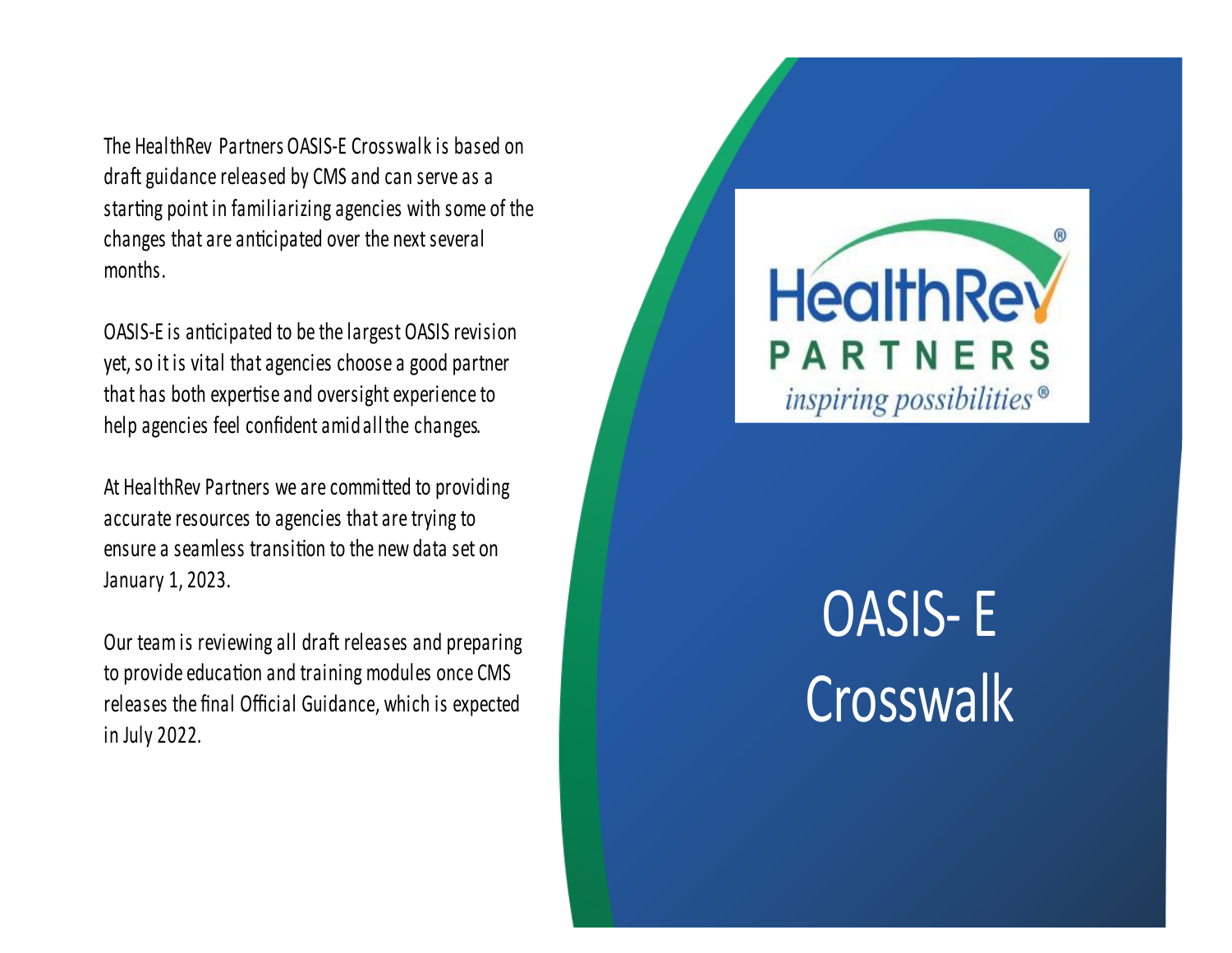Many Items will remain unchanged on the OASIS, but the landscape is expected to look drastically different, and will no longer consist of just "Moo" codes (M-items) and GG items.

There will be 16 "Sections" ranging from A to Q (No L or P) \*\*Not all Items will appear on all OASIS assessment types

- Admin Info А
- Hearing, Speech & Vision B
- Cognitive Patterns С
- Mood D
- F Behavior
- Preference for Customary Routine Activities F
- **Functional Status** G
- GG **Functional Activities**
- н Bladder & Bowel
- Active Diagnosis
- **Health Conditions** L
- Swallowing/Nutritional Status К
- Skin Conditions M
- Medications Ν
- Special Treatment, Procedures, & Programs 0
- Participation in Assessment & Goal Setting Q



- Several items are being completely removed  $\bullet$ from the entire OASIS= $\bigcirc$
- Several items are remaining on the OASIS but  $\bullet$ are being **REMOVED** from specific assessment time points.
- There are several NEW items being added that include:

**BIMS: Brief Interview for Mental Status** SDOH: Social Determinants of Health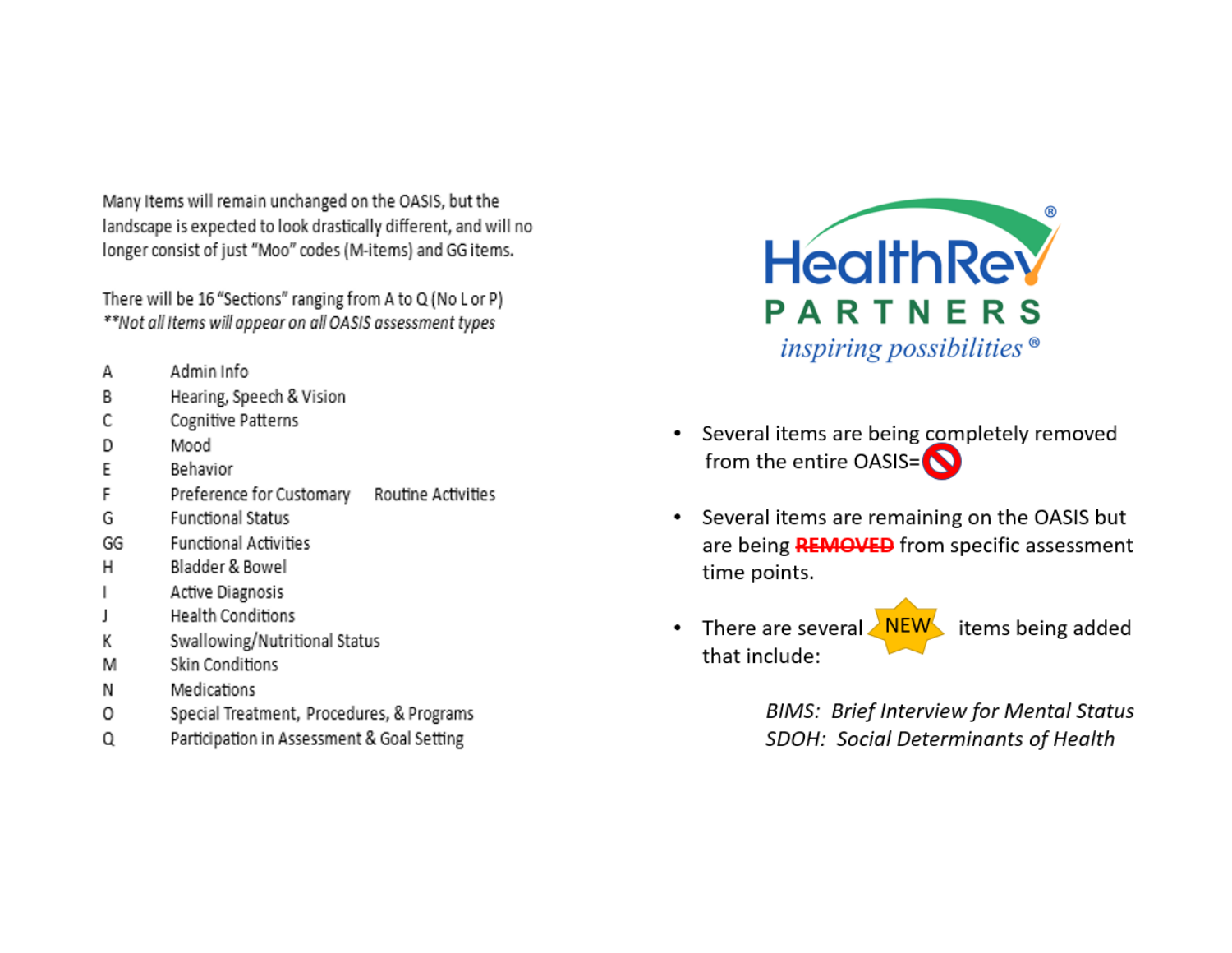| <b>SECTION A---ADMINISTRATIVE INFORMATION</b>  |                                          |                         |                         |               |                         |                  |              |  |
|------------------------------------------------|------------------------------------------|-------------------------|-------------------------|---------------|-------------------------|------------------|--------------|--|
| <b>Item Number</b>                             | <b>Description</b>                       | <b>SOC</b>              | <b>ROC</b>              | <b>RCT/FU</b> | <b>TIF</b>              | <b>DC</b>        | <b>DEATH</b> |  |
| M0010-M0100, M0150                             | Administrative Information               | X                       | $\mathsf{X}$            | $\mathsf{X}$  | $\mathsf{X}$            | $\mathsf{X}$     | $\sf X$      |  |
| M0102                                          | Date of physician-ordered S/ROC          | X                       | $\overline{\mathsf{X}}$ |               |                         |                  |              |  |
| M0104                                          | Date of Referral                         | $\mathsf{X}$            | $\mathsf{X}$            |               |                         |                  |              |  |
| M0110                                          | <b>Episode Timing</b>                    | X                       | $\mathsf{X}$            | $\mathsf{X}$  |                         |                  |              |  |
| M0906                                          | Discharge/Transfer/Death Date            |                         |                         |               | $\sf X$                 |                  | $\sf X$      |  |
| M1000                                          | IPF DC within last 14 days               | X                       | $\mathsf{X}$            |               |                         |                  |              |  |
| M1005                                          | <b>IPF DC date</b>                       | $\sf X$                 | $\pmb{\mathsf{X}}$      |               |                         |                  |              |  |
| M0140<br>$\circledcirc$                        | Race/Ethnicity REMOVED FROM ENTIRE OASIS |                         |                         |               |                         |                  |              |  |
| A1005<br>$\sum$                                | Ethnicity *SDOH*                         | X                       |                         |               |                         |                  |              |  |
| $\Gamma$<br>A1010                              | Race *SDOH*                              | X                       |                         |               |                         |                  |              |  |
| $\mathcal{L}$<br>A1110                         | Language *SDOH*                          | $\sf X$                 |                         |               |                         |                  |              |  |
| A1250                                          | Transportation *SDOH*                    | $\overline{\mathsf{X}}$ | $\overline{\mathsf{X}}$ |               |                         |                  |              |  |
| M2301                                          | <b>Emergent Care</b>                     |                         |                         |               | X                       |                  |              |  |
| M2310                                          | <b>Reason for Emergent Care</b>          |                         |                         |               | $\overline{\mathsf{X}}$ |                  |              |  |
| M2410                                          | <b>IPF Admitted to</b>                   |                         |                         |               | $\overline{X}$          |                  |              |  |
| M2420                                          | <b>DC Disposition</b>                    |                         |                         |               |                         |                  |              |  |
| A2120<br>$\sum$                                | Med List Provision to Provider           |                         |                         |               | X                       |                  |              |  |
| $\mathcal{L}$<br>A2121                         | <b>Med List Provision to Provider</b>    |                         |                         |               |                         | $\boldsymbol{X}$ |              |  |
| $\sum$<br>A2122                                | <b>Route of Provision to Provider</b>    |                         |                         |               | $\mathbf{x}$            |                  |              |  |
| $\mathcal{L}$<br>A2123                         | <b>Med List Provision to Patient</b>     |                         |                         |               |                         | $\mathsf{X}$     |              |  |
| A2124<br>办                                     | <b>Route of Provision to Patient</b>     |                         |                         |               |                         | X                |              |  |
| <b>SECTION B---HEARING, SPEECH, AND VISION</b> |                                          |                         |                         |               |                         |                  |              |  |
| <b>Item Number</b>                             | <b>Description</b>                       | <b>SOC</b>              | <b>ROC</b>              | <b>RCT/FU</b> | <b>TIF</b>              | <b>DC</b>        | <b>DEATH</b> |  |
| $\circledcirc$<br>M1200                        | <b>Vision REMOVED FROM ENTIRE OASIS</b>  |                         |                         |               |                         |                  |              |  |
| <b>B0200</b>                                   | <b>Hearing</b>                           | X                       |                         |               |                         |                  |              |  |
| <b>B1000</b>                                   | Vision                                   | X                       |                         |               |                         |                  |              |  |
| <b>B1300</b><br>$\mathbf{r}$                   | Health Literacy *SDOH*                   | X                       | $\mathsf{X}$            |               |                         | $\sf X$          |              |  |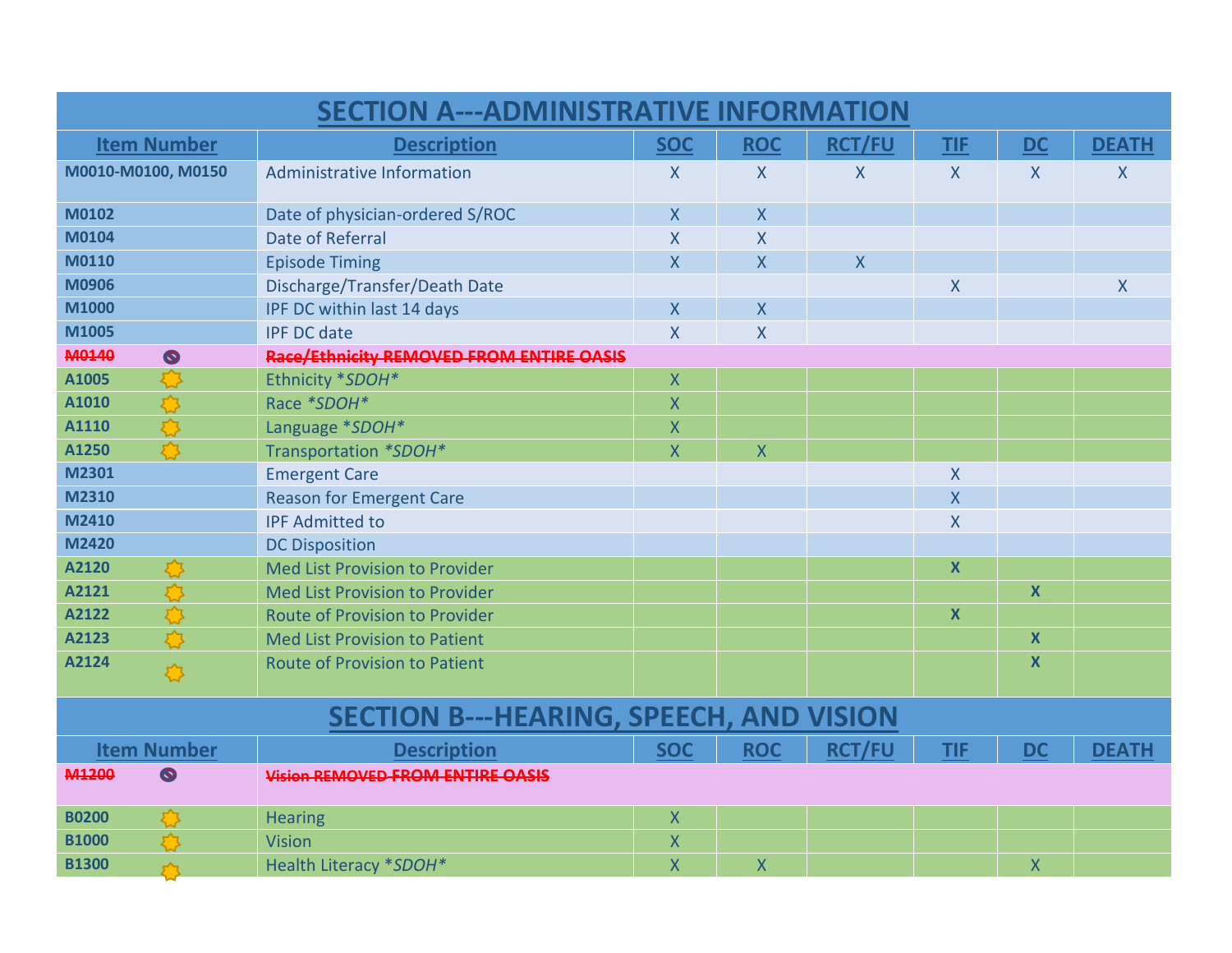| <b>SECTION C---COGNITIVE PATTERNS</b>                          |                                                             |                         |                         |                    |            |                         |              |  |  |
|----------------------------------------------------------------|-------------------------------------------------------------|-------------------------|-------------------------|--------------------|------------|-------------------------|--------------|--|--|
| <b>Item Number</b>                                             | <b>Description</b>                                          | <b>SOC</b>              | <b>ROC</b>              | <b>RCT/FU</b>      | <b>TIF</b> | <b>DC</b>               | <b>DEATH</b> |  |  |
| <b>C0100</b>                                                   | Interview Determination *BIMS*                              | X                       | $\mathsf{X}$            |                    |            | X                       |              |  |  |
| <b>CO200</b>                                                   | 3 Word Repetition *BIMS*                                    | $\sf X$                 | $\sf X$                 |                    |            | X                       |              |  |  |
| <b>C0300</b>                                                   | Temporal Orientation *BIMS*                                 | X                       | $\sf X$                 |                    |            | X                       |              |  |  |
| <b>C0400</b>                                                   | Recall *BIMS*                                               | $\sf X$                 | $\sf X$                 |                    |            | X                       |              |  |  |
| <b>C0500</b>                                                   | Summary Score *BIMS*                                        | $\sf X$                 | $\sf X$                 |                    |            | X                       |              |  |  |
| C1310<br>$\mathcal{L}$                                         | S/Sx of Delirium                                            | $\sf X$                 | $\overline{X}$          |                    |            | X                       |              |  |  |
| M1700                                                          | <b>Cognitive Function</b>                                   | $\overline{X}$          | $\overline{\mathsf{X}}$ |                    |            | X                       |              |  |  |
| M1710                                                          | When confused                                               | X                       | $\overline{\mathsf{X}}$ |                    |            | X                       |              |  |  |
| M1720                                                          | <b>When Anxious</b>                                         | $\overline{\mathsf{X}}$ | $\overline{\mathsf{X}}$ |                    |            | X                       |              |  |  |
| <b>SECTION D---MOOD</b>                                        |                                                             |                         |                         |                    |            |                         |              |  |  |
| <b>Item Number</b>                                             | <b>Description</b>                                          | <b>SOC</b>              | <b>ROC</b>              | <b>RCT/FU</b>      | <b>TIF</b> | <b>DC</b>               | <b>DEATH</b> |  |  |
| M <sub>1730</sub><br>$\circledcirc$                            | <b>Depression Screening PHQ-2 REMOVED FROM ENTIRE OASIS</b> |                         |                         |                    |            |                         |              |  |  |
| <b>D0150</b>                                                   | <b>Patient Mood Interview</b>                               | X                       | $\mathsf{X}$            |                    |            | $\sf X$                 |              |  |  |
| <b>D0160</b>                                                   | <b>Total Severity Score</b>                                 | $\sf X$                 | $\sf X$                 |                    |            | X                       |              |  |  |
| <b>D0700</b>                                                   | <b>Social Isolation</b>                                     | $\overline{\mathsf{X}}$ | $\overline{\mathsf{X}}$ |                    |            | $\overline{\mathsf{X}}$ |              |  |  |
|                                                                | <b>SECTION E---BEHAVIOR</b>                                 |                         |                         |                    |            |                         |              |  |  |
| <b>Item Number</b>                                             | <b>Description</b>                                          | <b>SOC</b>              | <b>ROC</b>              | <b>RCT/FU</b>      | <b>TIF</b> | <b>DC</b>               | <b>DEATH</b> |  |  |
| M1740                                                          | Cognitive, Behavioral, and Psychiatric Sx                   | X                       | X                       |                    |            | X                       |              |  |  |
| M1745                                                          | <b>Frequency of Behavioral Symptoms</b>                     | $\overline{\mathsf{X}}$ | $\sf X$                 |                    |            | X                       |              |  |  |
| <b>SECTION F---PREFERENCE FOR CUSTOMARY ROUTINE ACTIVITIES</b> |                                                             |                         |                         |                    |            |                         |              |  |  |
| <b>Item Number</b>                                             | <b>Description</b>                                          | <b>SOC</b>              | <b>ROC</b>              | <b>RCT/FU</b>      | <b>TIF</b> | <b>DC</b>               | <b>DEATH</b> |  |  |
| M1100                                                          | <b>Living Situation</b>                                     | X                       | X                       |                    |            |                         |              |  |  |
| M2102                                                          | <b>Types and Source of Assistance</b>                       | X                       | X                       |                    |            | $\sf X$                 |              |  |  |
| <b>SECTION G---FUNCTIONAL STATUS</b>                           |                                                             |                         |                         |                    |            |                         |              |  |  |
| <b>Item Number</b>                                             | <b>Description</b>                                          | <b>SOC</b>              | <b>ROC</b>              | <b>RCT/FU</b>      | <b>TIF</b> | <b>DC</b>               | <b>DEATH</b> |  |  |
| M1800                                                          | Grooming                                                    | X                       | $\mathsf{X}$            | $\pmb{\mathsf{X}}$ |            | $\boldsymbol{X}$        |              |  |  |
| M1810                                                          | <b>UB dressing</b>                                          | $\mathsf{X}$            | $\boldsymbol{X}$        | $\mathsf{X}$       |            | $\boldsymbol{X}$        |              |  |  |
| M1820                                                          | LB dressing                                                 | $\pmb{\mathsf{X}}$      | $\pmb{\mathsf{X}}$      | $\mathsf{X}$       |            | $\pmb{\mathsf{X}}$      |              |  |  |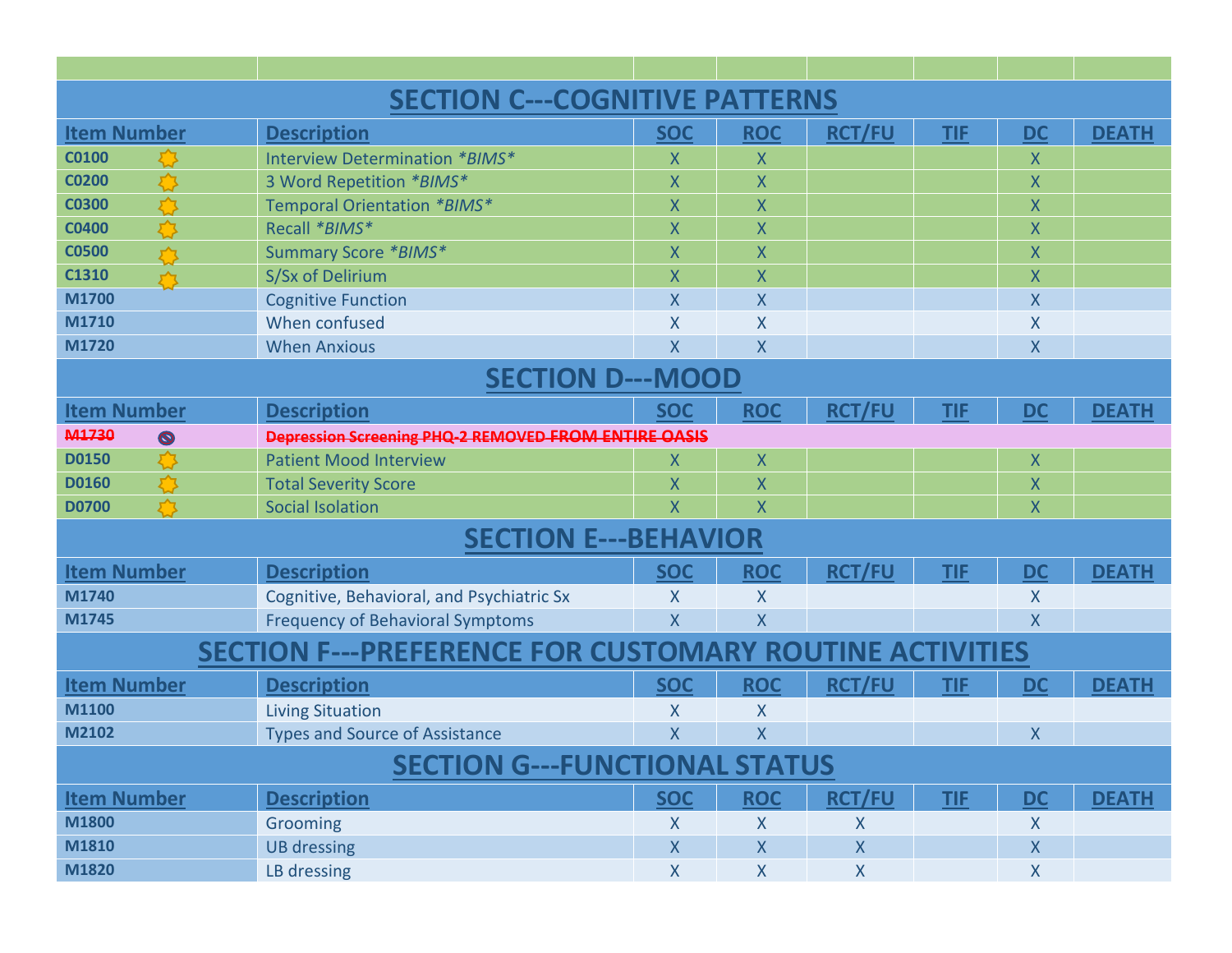| M1830                                    | <b>Bathing</b>                                                 | $\sf X$                 | $\mathsf{X}$            | X              |              | $\sf X$                   |              |  |  |
|------------------------------------------|----------------------------------------------------------------|-------------------------|-------------------------|----------------|--------------|---------------------------|--------------|--|--|
| M1840                                    | <b>Toilet Transfer</b>                                         | X                       | $\sf X$                 | $\sf X$        |              | X                         |              |  |  |
| M1845                                    | <b>Toilet Hygiene</b>                                          | $\sf X$                 | X                       |                |              | $\sf X$                   |              |  |  |
| M1850                                    | <b>Transferring</b>                                            | X                       | $\overline{X}$          | X              |              | $\sf X$                   |              |  |  |
| M1860                                    | Ambulation                                                     | X                       | $\sf X$                 | $\sf X$        |              | X                         |              |  |  |
| <b>SECTION GG---FUCTIONAL ACTIVITIES</b> |                                                                |                         |                         |                |              |                           |              |  |  |
| <b>Item Number</b>                       | <b>Description</b>                                             | <b>SOC</b>              | <b>ROC</b>              | <b>RCT/FU</b>  | <b>TIF</b>   | <b>DC</b>                 | <b>DEATH</b> |  |  |
| GG0100                                   | <b>Prior Function</b>                                          | X                       | X                       |                |              |                           |              |  |  |
| GG0110                                   | <b>Prior Device Use</b>                                        | $\sf X$                 | $\sf X$                 |                |              |                           |              |  |  |
| GG0130                                   | Self-Care                                                      | X                       | X                       | $\sf X$        |              | $\boldsymbol{\mathsf{X}}$ |              |  |  |
| GG0170                                   | <b>Mobility</b>                                                | $\sf X$                 | $\sf X$                 | X              |              | $\mathsf{X}$              |              |  |  |
| <b>SECTION H---BLADDER &amp; BOWEL</b>   |                                                                |                         |                         |                |              |                           |              |  |  |
| <b>Item Number</b>                       | <b>Description</b>                                             | <b>SOC</b>              | <b>ROC</b>              | <b>RCT/FU</b>  | <b>TIF</b>   | <b>DC</b>                 | <b>DEATH</b> |  |  |
| M1600                                    | UTI in past 14 days                                            | X                       | X                       |                |              | X                         |              |  |  |
| M1610                                    | <b>Urinary Incontinence/Catheter</b>                           | X                       | $\overline{X}$          | <b>REMOVED</b> |              |                           |              |  |  |
| M1620                                    | <b>Bowel Incontinence Frequency</b>                            | X                       | X                       | <b>REMOVED</b> |              | $\mathsf{X}$              |              |  |  |
| M1630                                    | Ostomy                                                         | $\sf X$                 | $\overline{\mathsf{X}}$ | <b>REMOVED</b> |              |                           |              |  |  |
|                                          | <b>SECTION I---ACTIVE DIAGNOSIS</b>                            |                         |                         |                |              |                           |              |  |  |
| <b>Item Number</b>                       | <b>Description</b>                                             | <b>SOC</b>              | <b>ROC</b>              | <b>RCT/FU</b>  | <b>TIF</b>   | <b>DC</b>                 | <b>DEATH</b> |  |  |
| M1021                                    | Primary ICD-10 Dx                                              | X                       | X                       | <b>REMOVED</b> |              |                           |              |  |  |
| M1023                                    | Secondary ICD-10 Dx                                            | X                       | X                       | <b>REMOVED</b> |              |                           |              |  |  |
| M1028                                    | Comorbidities/Co-existing conditions                           | $\sf X$                 | $\sf X$                 |                |              |                           |              |  |  |
|                                          | <b>SECTION J---HEALTH CONDITIONS</b>                           |                         |                         |                |              |                           |              |  |  |
| <b>Item Number</b>                       | <b>Description</b>                                             | <b>SOC</b>              | <b>ROC</b>              | <b>RCT/FU</b>  | <b>TIF</b>   | <b>DC</b>                 | <b>DEATH</b> |  |  |
| M1033                                    | <b>Risk for Hospitalization</b>                                | X                       | $\mathsf{X}$            | X              |              |                           |              |  |  |
| <b>J0510</b>                             | Pain effects on sleep                                          | $\overline{\mathsf{X}}$ | $\overline{X}$          |                |              | $\sf X$                   |              |  |  |
| M1242<br>$\infty$                        | Frequency of pain impacting activity REMOVED FROM ENTIRE OASIS |                         |                         |                |              |                           |              |  |  |
| <b>J0520</b>                             | Pain interfering with therapy                                  | Χ                       | X                       |                |              | $\pmb{\mathsf{X}}$        |              |  |  |
| <b>J0530</b>                             | Pain interfering with activity                                 | $\pmb{\mathsf{X}}$      | X                       |                |              | $\pmb{\mathsf{X}}$        |              |  |  |
| J1800                                    | Any falls since last SOC/ROC                                   |                         |                         |                | X            | X                         | X            |  |  |
| J1900                                    | Number of falls since last SOC/ROC                             |                         |                         |                | $\mathsf{X}$ | $\mathsf{X}$              | X            |  |  |
| $\circledcirc$<br>M1910                  | <b>Fall Risk Assessment REMOVED FROM ENTIRE OASIS</b>          |                         |                         |                |              |                           |              |  |  |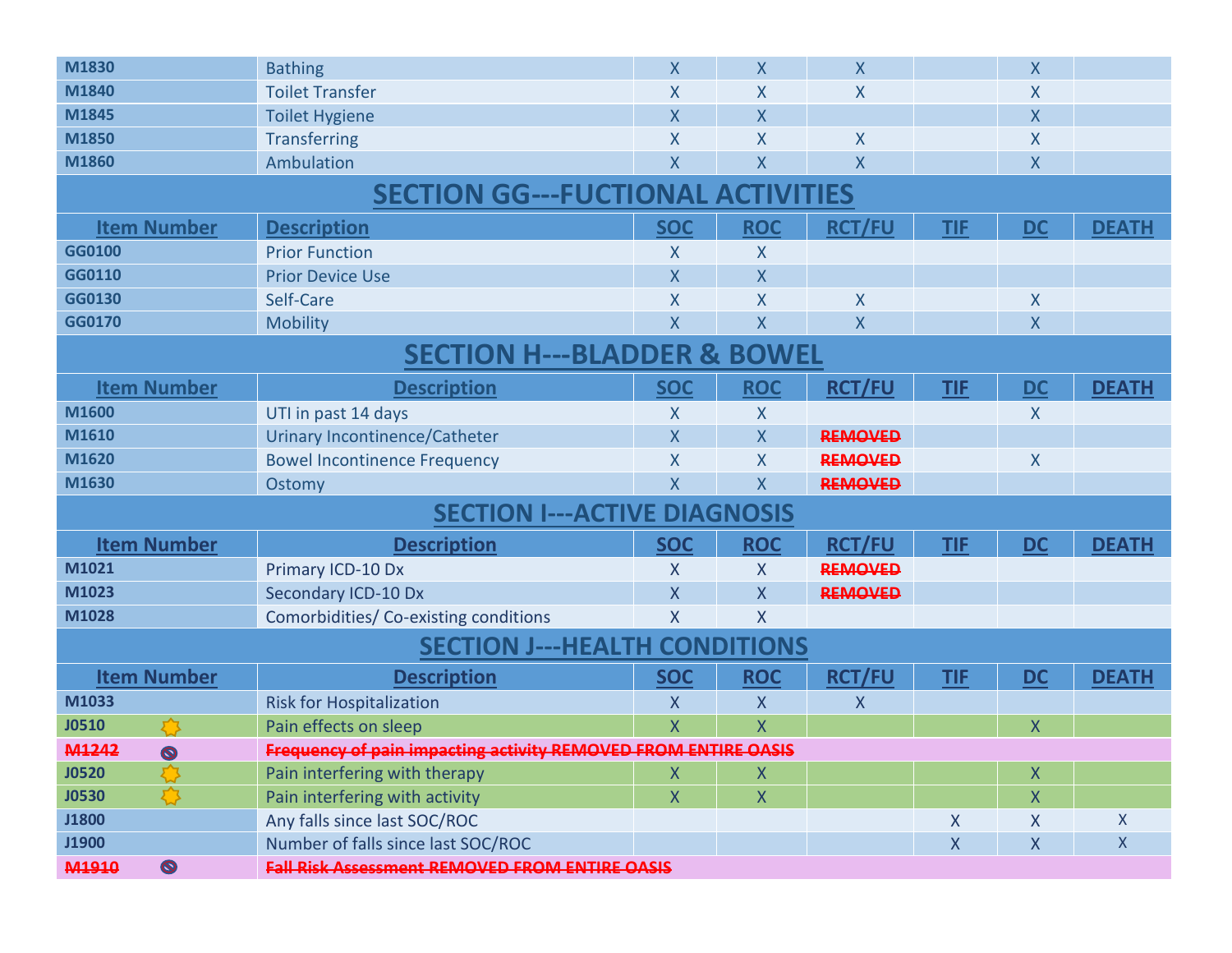| M1400                                                             | <b>Dyspnea</b>                                               | $\sf X$        | $\mathsf{X}$            | <b>REMOVED</b> |              | $\sf X$                   |              |
|-------------------------------------------------------------------|--------------------------------------------------------------|----------------|-------------------------|----------------|--------------|---------------------------|--------------|
| <b>SECTION K---SWALLOWING/NUTRITI</b><br><b>STATUS</b>            |                                                              |                |                         |                |              |                           |              |
| <b>Item Number</b>                                                | <b>Description</b>                                           | <b>SOC</b>     | <b>ROC</b>              | <b>RCT/FU</b>  | <b>TIF</b>   | <b>DC</b>                 | <b>DEATH</b> |
| M1060                                                             | <b>Height and Weight</b>                                     | X              | X                       |                |              |                           |              |
| $\sqrt{3}$<br><b>K0520</b>                                        | <b>Nutritional Approaches</b>                                | $\sf X$        | $\mathsf{X}$            |                |              |                           |              |
| M1030<br>$\circledcirc$                                           | Therapies received at Home REMOVED FROM ENTIRE OASIS         |                |                         |                |              |                           |              |
| M1870                                                             | Feeding/Eating                                               | X              | $\mathsf{X}$            |                |              | $\sf X$                   |              |
|                                                                   | <b>SECTION M---SKIN CONDITIONS</b>                           |                |                         |                |              |                           |              |
| <b>Item Number</b>                                                | <b>Description</b>                                           | <b>SOC</b>     | <b>ROC</b>              | <b>RCT/FU</b>  | <b>TIF</b>   | DC                        | <b>DEATH</b> |
| M1306                                                             | Unhealed PU Stage II +                                       | X              | X                       | X              |              | X                         |              |
| M1307                                                             | Oldest Stage II PU                                           |                |                         |                |              | $\mathsf{X}$              |              |
| M1311                                                             | Current Number of unhealed PU's                              | X              | $\overline{X}$          | <b>REMOVED</b> |              | $\sf X$                   |              |
| M1322                                                             | Current Number of Stage I PU's                               | X              | $\mathsf{X}$            | <b>REMOVED</b> |              |                           |              |
| M1324                                                             | Stage of most problematic PU                                 | X              | $\overline{\mathsf{X}}$ | <b>REMOVED</b> |              | $\overline{X}$            |              |
| M1330                                                             | <b>Presence of Stasis Ulcers</b>                             | $\sf X$        | $\overline{\mathsf{X}}$ | <b>REMOVED</b> |              | $\sf X$                   |              |
| M1332                                                             | Number of observable Stasis Ulcers                           | X              | $\overline{X}$          | <b>REMOVED</b> |              |                           |              |
| M1334                                                             | <b>Status of most problematic Stasis Ulcer</b>               | $\sf X$        | $\mathsf{X}$            | <b>REMOVED</b> |              | $\boldsymbol{\mathsf{X}}$ |              |
| M1340                                                             | <b>Presence of Surgical Wound</b>                            | $\sf X$        | $\overline{\mathsf{X}}$ | <b>REMOVED</b> |              | $\sf X$                   |              |
| M1342                                                             | <b>Status of Most problematic surg Wound</b>                 | $\sf X$        | $\mathsf{X}$            | <b>REMOVED</b> |              | $\sf X$                   |              |
|                                                                   | <b>SECTION N---MEDICATIONS</b>                               |                |                         |                |              |                           |              |
| <b>Item Number</b>                                                | <b>Description</b>                                           | <b>SOC</b>     | <b>ROC</b>              | <b>RCT/FU</b>  | <b>TIF</b>   | DC                        | <b>DEATH</b> |
| <b>NO415</b>                                                      | <b>High Risk Drug Classes</b>                                | X              | $\mathsf{X}$            |                |              | $\sf X$                   |              |
| M2001                                                             | <b>Drug Regime Review</b>                                    | X              | $\mathsf{X}$            |                |              |                           |              |
| M2003                                                             | <b>Medication Follow-Up</b>                                  | X              | $\mathsf{X}$            |                |              |                           |              |
| M2005                                                             | <b>Medication Intervention</b>                               |                |                         |                | $\mathsf{X}$ | X                         |              |
| M2010                                                             | <b>High-Risk Drug Education</b>                              | $\overline{X}$ | $\mathsf{X}$            |                |              |                           |              |
| $\circledcirc$<br>M2016                                           | <b>Drug Education Intervention REMOVED FROM ENTIRE OASIS</b> |                |                         |                |              |                           |              |
| M2020                                                             | <b>Management of Oral Medications</b>                        | X              | $\mathsf{X}$            |                |              | $\pmb{\mathsf{X}}$        |              |
| M2030                                                             | Management of Injectable Medications                         | $\mathsf{X}$   | $\mathsf{X}$            | <b>REMOVED</b> |              |                           |              |
| <b>SECTION O---SPECIAL TREATMENTS, PROCEDURES, &amp; PROGRAMS</b> |                                                              |                |                         |                |              |                           |              |
| <b>Item Number</b>                                                | <b>Description</b>                                           | <b>SOC</b>     | <b>ROC</b>              | <b>RCT/FU</b>  | <b>TIF</b>   | <b>DC</b>                 | <b>DEATH</b> |
| <b>O0110</b>                                                      | Special Tx, Procedures, & Programs                           | $\mathsf X$    | $\mathsf{X}$            |                |              | $\mathsf{X}$              |              |